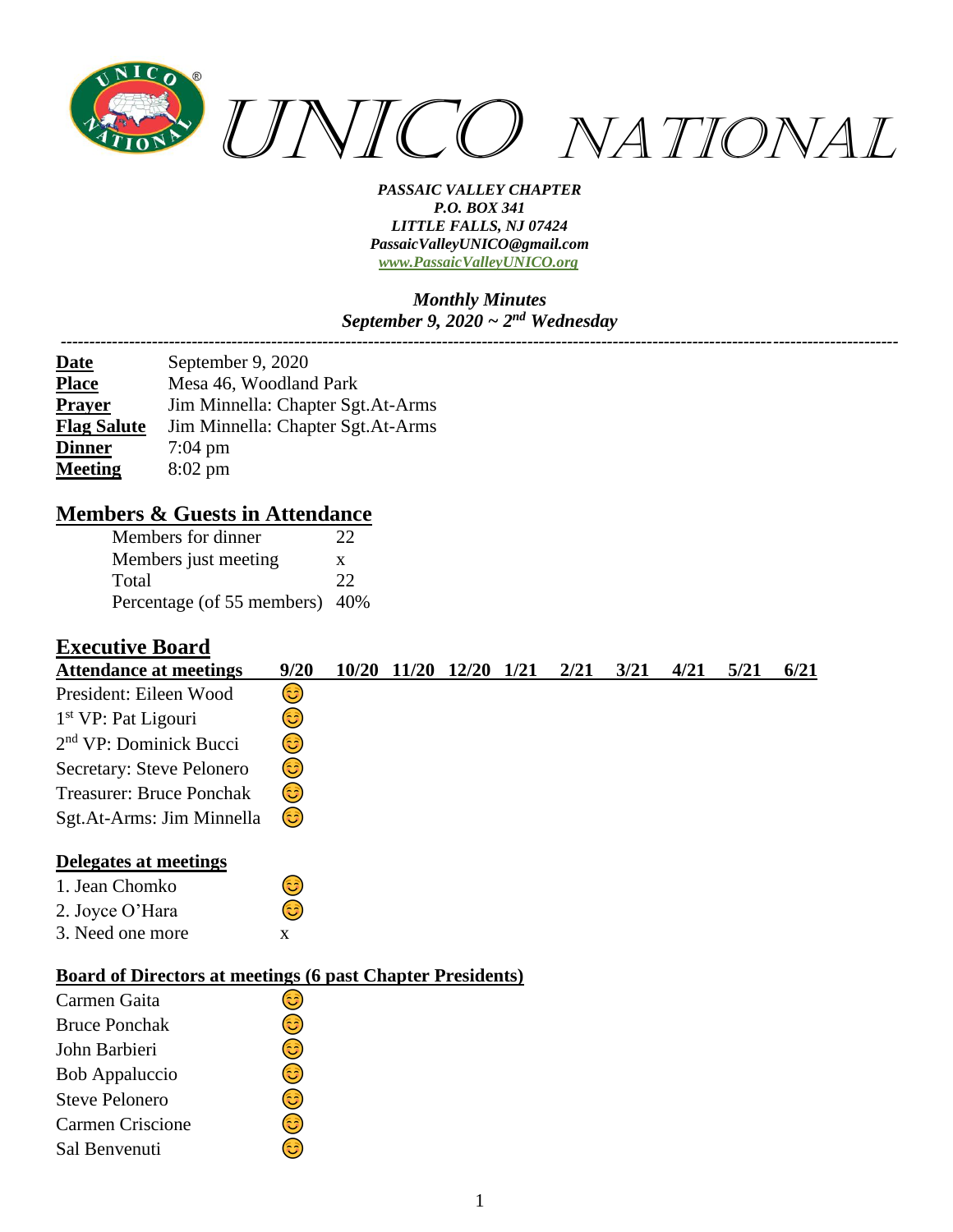

*Monthly Minutes September 9, 2020 ~ 2nd Wednesday*

*---------------------------------------------------------------------------------------------------------------------------------------------------*

| <b>Past Chapter Presidents in attendance at meetings</b> |      |       |       |       |      |      |      |      |      |      |
|----------------------------------------------------------|------|-------|-------|-------|------|------|------|------|------|------|
|                                                          | 9/20 | 10/20 | 11/20 | 12/20 | 1/21 | 2/21 | 3/21 | 4/21 | 5/21 | 6/21 |
| Joe Agresti PNP                                          | x    |       |       |       |      |      |      |      |      |      |
| Bob Appaluccio                                           | ಡಿ   |       |       |       |      |      |      |      |      |      |
| John Barbieri                                            | ಡಿ   |       |       |       |      |      |      |      |      |      |
| Sal Benvenuti                                            | ಡಿ   |       |       |       |      |      |      |      |      |      |
| <b>Carmen Criscione</b>                                  | ی    |       |       |       |      |      |      |      |      |      |
| John Morano                                              | ಟ    |       |       |       |      |      |      |      |      |      |
| <b>Steve Pelonero</b>                                    | 3    |       |       |       |      |      |      |      |      |      |
| <b>Bruce Ponchak</b>                                     | ಄)   |       |       |       |      |      |      |      |      |      |
| <b>Chuck Russo</b>                                       | 3    |       |       |       |      |      |      |      |      |      |
| Angelo Verrone                                           | X    |       |       |       |      |      |      |      |      |      |

## **Opening Remarks**

- **President Eileen Wood:**
	- Eileen welcomed and thanked everyone for attending her first meeting of the UNICO year
	- Eileen noted that the entire executive board and board of directors were present
- **1 st VP Pat Ligouri:**
	- Pat welcomed everyone back to the meeting
- **2 nd VP Dominick Bucci:**
	- Welcomed everyone and thanked Jim Minnella for stepping up to be our chapter Sgt.At-Arms

# **Secretary Minutes**

Secretary: Steve Pelonero

- Steve reported that the minutes were emailed to all chapter members as well as beinig on our chapter website
- Motion to accept
	- 1<sup>st</sup> **Chuck Russo**
	- $2<sub>nd</sub>$ Carmen Gaita

All were in favor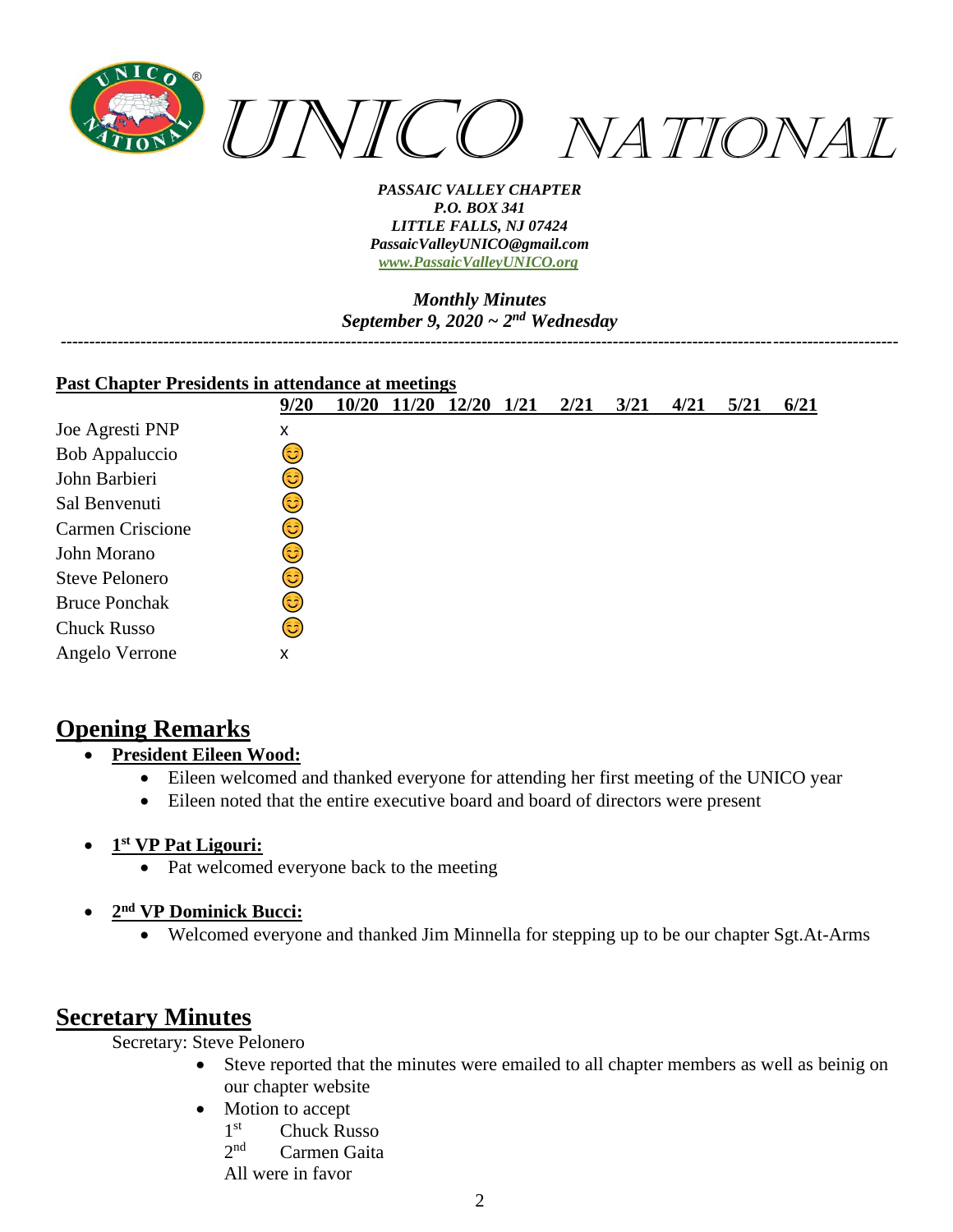

*Monthly Minutes September 9, 2020 ~ 2nd Wednesday*

*---------------------------------------------------------------------------------------------------------------------------------------------------*

# **Treasurer Report**

Treasurer: Bruce Ponchak Bruce reported that the minutes were emailed to all chapter members

- Motion to accept
	- $1^{\rm st}$ Pat Ligouri
	- $2<sub>nd</sub>$ Joyce O'Hara
	- All were in favor

## **Chapter Budget**

- Bruce reported that the executive board and board of directors met to balance our yearly chapter budget. He noted that it showed a lack of fundraising. The dues were our only income.
- Bruce also apologized for not getting the first few dues checks deposited and that he was now all up to date with the bank
	- Motion to accept
		- $1<sup>st</sup>$ Pat Ligouri
		- $2nd$ Christina Castillo

# **Bills and Communications**

- A Thank You was received from the UNICO National Foundation for our donation of \$200 to be a 2021 Calendar Sponsor
- A request for a donation was received from Special Olympics which was tabled due to a lack of funds in our treasury due to the lack of fundraising

## **Fundraising Committees**

#### • **Holiday Cheer: Bob Appaluccio**

• Bob thanks the budget committee for again including monies for the Holiday Cheer baskets which we hope to again give to at least 3 needy local families in the amount of \$500 each

#### • **Food Pantry: Roni Corrado**

o In Roni Corrado's absence Eileen noted that food donations can always be brought directly to the local pantries

### • **Overseas Soldier Program: Roni Corrado**

• It Roni Corrado's absence, Evelyn Tosi reported that her grandson is still overseas but is doe back so no packages should be sent at this time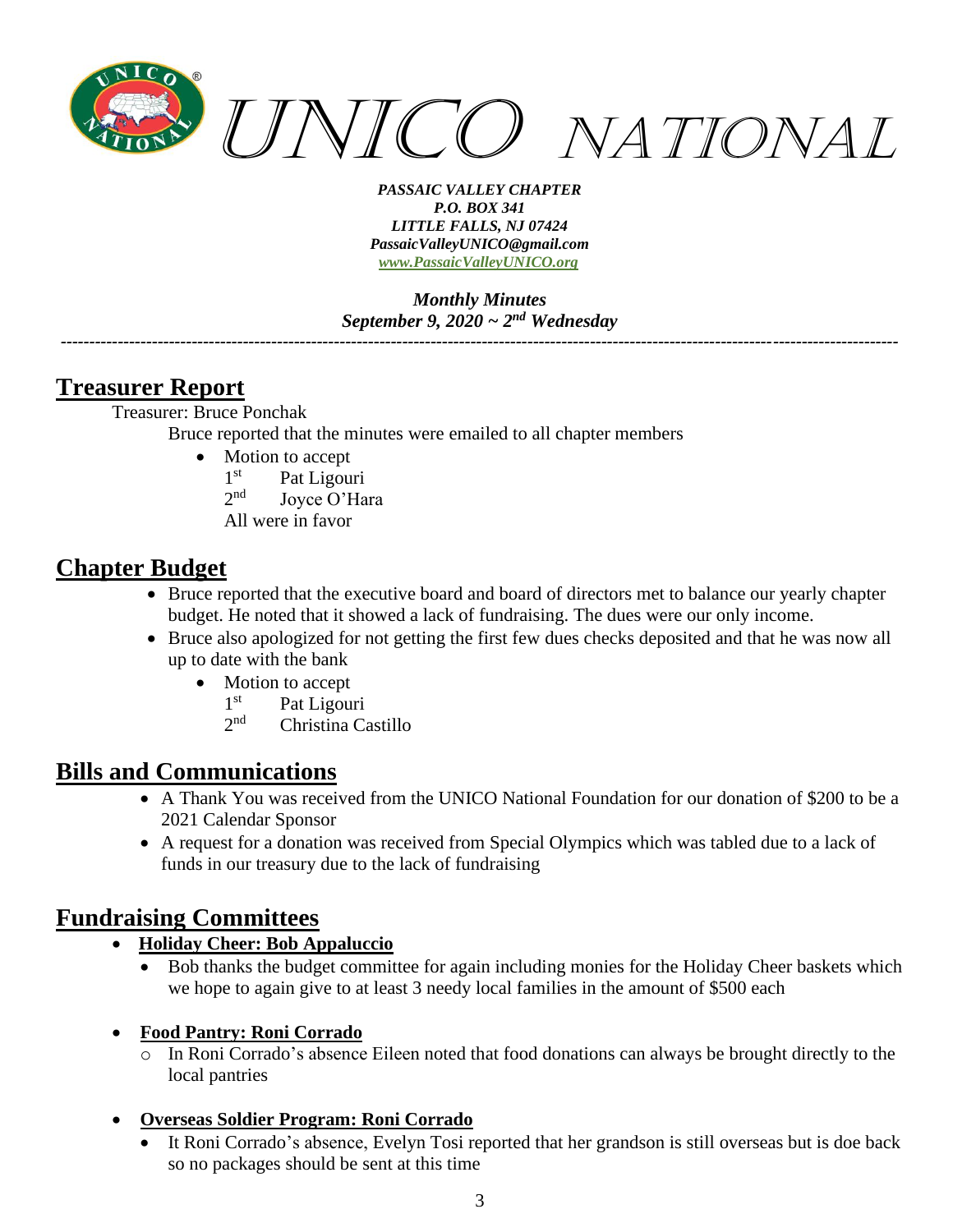

*Monthly Minutes September 9, 2020 ~ 2nd Wednesday*

*---------------------------------------------------------------------------------------------------------------------------------------------------*

- **Golf Outing: Joe Barone**
	- In Joe Barone's absence, Eileen reported that Joe is working on still having an outing. More information will be available hopefully for the next meeting of sooner. Eileen noted that we could still use sponsors regardless, even if just for our website

#### • **Community Service Day: Chuck Russo**

- Chuck reported that due to Covid, the April drive had to be cancelled but that there is one reserved at ShopRite for Saturday October 17. Chuck though best that he should step down due to feeling that we should not expose ourselves.
- On that note Pat Ligouri said that if he could get at least 8 members who would be willing to spend a few hours each that he would chair it this year. Pat said he would get together an email to be sent to everyone for commitments
- Sal Benvenuti said that for those that do work it, he would donate the new UNICO facemask to everyone. He needs a list of names however of the workers

## **Non-Fundraising Committees**

### • **Scholarship Dinner: Joe Agresti PNP and Chuck Russo**

- Chuck thanked the committee members for their help in narrowing down to the final 4 recipients
- Chuck also noted that two Brian Piccolo choices came in at the last minute
- Chuck reported on the status of our recipients and that all were invited to come to our meetings
- Chuck said that applications for a free year of membership should/will be sent in to UNICO National to complete our roster with 6 more members
- **Italian Heritage: Angelo Verrone**
	- No report
- **Italian Studies: Joe Agresti PNP**
	- Joe reported that he met with the Coccia Institute at Montclair State University and that our contact, Mary Ann Re had left the organization

#### • **Good and Welfare: Sal Nocella**

• No report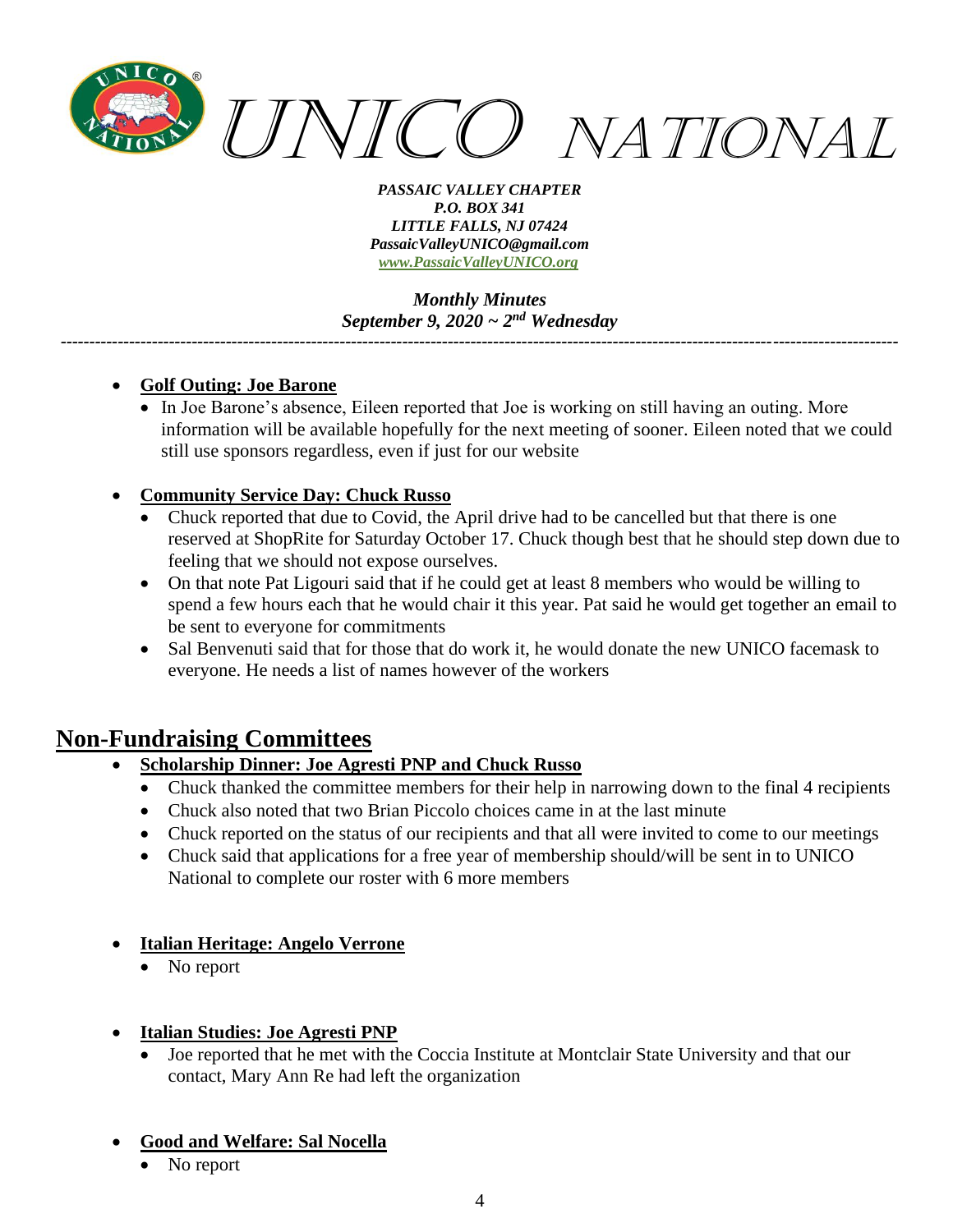

*Monthly Minutes September 9, 2020 ~ 2nd Wednesday*

*---------------------------------------------------------------------------------------------------------------------------------------------------*

- **Membership: John Barbieri**
	- John's reported that we are at 55 members … with a lot of birthdays over the past months
- **Newsletter & Website: Steve Pelonero**
	- Eileen Wood remarked that our website was not up to date. Steve showed that the [www.PassaicValleyUNICO.org](http://www.passaicvalleyunico.org/) section was up to date …. The log-in member section needed to be updated

### **District and National Events**

- **District News**
	- o Steve Pelonero reported that the Recent NJ District IV meeting was held and hosted by the Montclair Chapter. In attendance were Eileen Wood, John Morano and Steve Pelonero. Steve also reported that most chapters are also struggling to come up with fundraising ideas.

#### • **National News**

- o Sal Benvenuti reported that UNICO National was contemplating a Zoom Donation Day for those chapters that have in their budgets the money that would have normally been donated at the convention. More information will follow when a day is chosen.
- o On that note it was brough up at the chapter budget meeting that we donate to one charity \$1,000, rather than the \$200 to five difference. The reason being if this year we give \$1,000 to the Cancer Research Foundation we would get another patch for our banner. A motion to approve was made by Bob Appaluccio and 2<sup>nd</sup>'d by Steven Pelonero. All were in favor
- o Sal reported that National is also still looking into a venue for the Eastern Region meeting where the Coccia Award and the Marconi Award are usually held

### **Old Business**

Sal Benvenuti did note that the UNICO chapter shirts were ordered